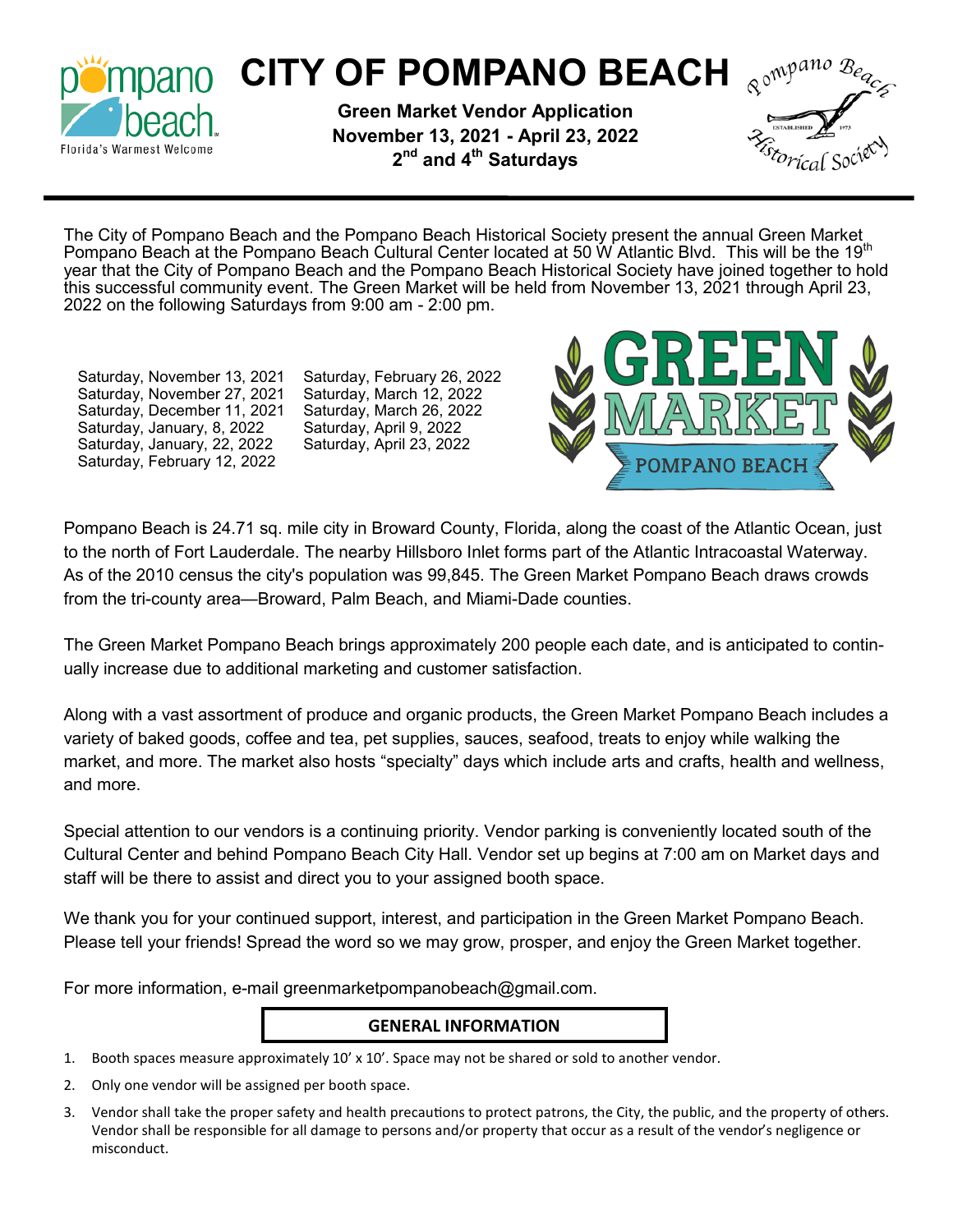

### **MDano CITY OF POMPANO BEACH Remageance**

**Green Market Vendor Application November 13, 2021 - April 23, 2022 2 nd and 4th Saturdays**



**GENERAL INFORMATION continued** 

- 3. Vendor agrees to comply with any and all applicable Federal, State, County, and City laws and regulations and to post proof of all necessary licenses in its booth.
- 4. Vendor agrees to notify the Green Market Vendor Manager in writing at least seventy-two (72) hours or three days in advance of the upcoming Green Market (noon on Wednesday prior to the Green Market) if they are unable to participate in the Green Market Pompano Beach. Failure to notify the Green Market Vendor Manager with the proper written notice may result in cancellation of future reservations.
- 5. The Green Market Pompano Beach has a no refund policy.
- 6. The Green Market Pompano Beach hours are from 9:00 am-2:00 pm. Vendors agree be set up and ready to sell by 8:30 am. Late arrival may result in booth location being reassigned or inability to participate in the market.
- 7. Vendor agrees not to break down prior to 2:00 pm. Leaving early could result in cancellation of future reservations.
- 8. Vendor agrees to keep their space(s) attractive and to clean them when the market ends. All litter, cardboard boxes, product debris, crates, boxes, etc., must be removed at the close of each Market. Vendor agrees to leave their booth space in the same or better condition than it was found.
- 9. Vendor acknowledges that the use/or placement of tables, chairs, products, boxes, or signs outside of the assigned vendor space is strictly prohibited.
- 10. Vendor agrees to sell product within their assigned space only! All vendor activity MUST be conducted within the booth space provided. Any vendor activity related to the Green Market Pompano Beach outside the assigned vendor space is prohibited.
- 11. Vendor agrees to be honest and at times conduct himself/herself/itself in a courteous manner. Discrimination, rude, abusive, offensive, or other disruptive conduct is strictly prohibited.
- 12. Vendor shall not bark, shout, or solicit in a loud or aggressive manner to customers in an attempt to make a sale.
- 13. Vendor agrees to anchor its tent on all four (4) corners with a minimum of twenty (20) pound anchors on each corner regardless of weather conditions. Vendor will be asked to remove its tent for failure to comply with this requirement. The Green Market Vendor Manager has the authority to ask any vendor to take down its tent due to weather conditions or failure to follow this rule.
- 14. Vendors cooking onsite MUST turn off their cooking units by 2:00 pm.
- 15. Cooking equipment used in fixed, mobile or temporary concessions, such as trucks or trailers, shall have the fire suppression equipment, included fire extinguishers, and hood suppression systems (if applicable) properly maintained and serviced by a Florida State certified company. Proper documentation must always be available on site.
- 16. One 2A10BC fire extinguisher must be provided by the vendor. In addition, a Class K-type fire extinguisher is recommended for vendors that are deep frying. All extinguishers shall have a current inspection tag with proper pressure and pin secured in place.
- 17. All propane cylinders must be secured. Small cylinders (20#) can be put in a milk carton type crate. Large cylinders shall be secured to a stationary object.
- 18. All propane cylinders shall be ten (10) feet from the cooking appliance with gas line secured.
- 19. Deep fryers or pans with grease used for cooking shall have a metal cover plate (lid) to put them on in case of fire or rain.
- 20. If cooking under canopy structure, it shall be of flame resistant material. There shall be a flame resistant tag/label affixed to each canopy.
- 21. Vendors serving food must have a five gallon water jug and a catch bucket for hand washing and sanitizing.
- 22. Vendors selling food must wear gloves.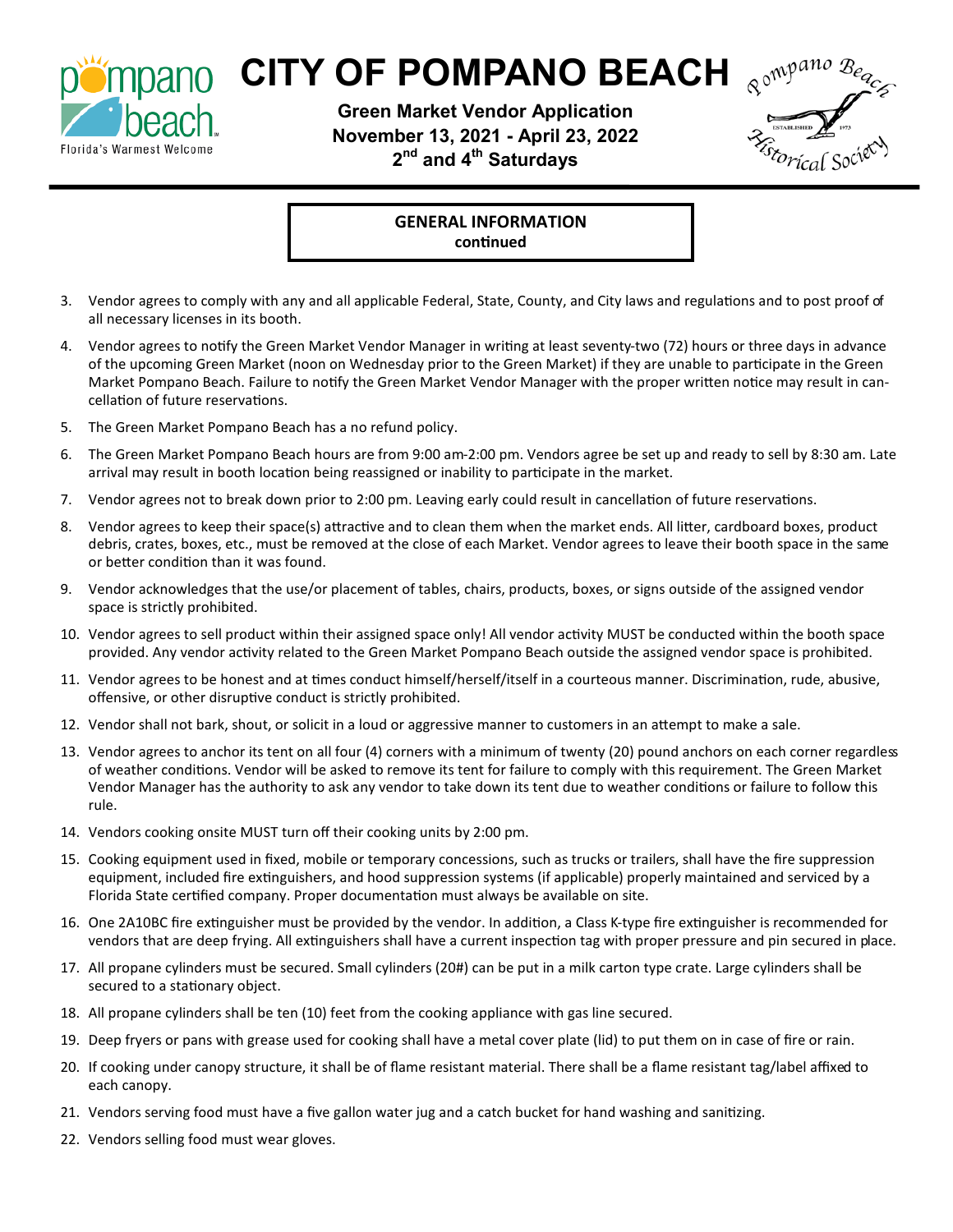

## **Mpano CITY OF POMPANO BEACH**

**Green Market Vendor Application November 13, 2021 - April 23, 2022 2 nd and 4th Saturdays**



#### **APPLICATION INSTRUCTIONS**

- 1. Applications will be accepted on a first-come, first-served basis. All applications will be reviewed by the City of Pompano Beach and the Green Market Vendor Manager has the full authority to approve or deny participation in the market.
- 2. Vendors must sell local goods and high-quality products including: Fresh Produce, Organic, Holistic, Herbal and Handmade items. We reserve the right to restrict the type and number of vendors, and to select vendors who best meet the needs of the event. Land spaces are approx. 10' x 10' sq. feet.
- 3. Three images, including one of the booth tent display and products selling, must be submitted with this application. Each image must have vendor's name.
- 4. Applications are available online on the www.pompanobeacharts.org website after May 13, 2021. Submit application and pho-tos directly to [GreenMarketPompanoBeach@gmail.com"](mailto:GreenMarketPompanoBeach@gmail.com) for approval.
- 5. Incomplete applications will not be considered for the Green Market Pompano Beach.

#### **PAYMENT OPTIONS**

To secure booth placement, fees are due in full at the time of application acceptance. A booth assignment for the season will not be given until the payment is made in full. Fees must be paid BEFORE 5:00 pm on the due date or booth spaces will be forfeited. Once payment has been made, the City of Pompano Beach does not offer refunds. Booth placement will be completed by Pompano Beach Vendor Manager.

**Green Market Payment** Payment is due by 5:00 pm on Friday — one week in advance of the Saturday you are attending. Spaces will not be guaranteed for this payment option.

**Fee** \$30 + 7% sales tax + Eventbrite fees

No refunds will be issued after payment has been received. Failure to make payment time will result in loss of vendor booth space.

#### **SAFETY REQUIREMENTS**

- Each Vendor is required to submit the following documents to the Green Market Vendor Manager:
	- COVID Waiver
	- General Waiver
	- Workers Compensation Waiver
	- Auto Insurance Card
- If the Vendor has a generator and/or cooking and heating items, the Vendor must submit a Certificate of Insurance naming the City of Pompano Beach as additionally insured and as the certificate holder. A Sample COI can be supplied to Vendor.
- All Vendors will be inspected by the Fire Marshal prior to each Green Market.